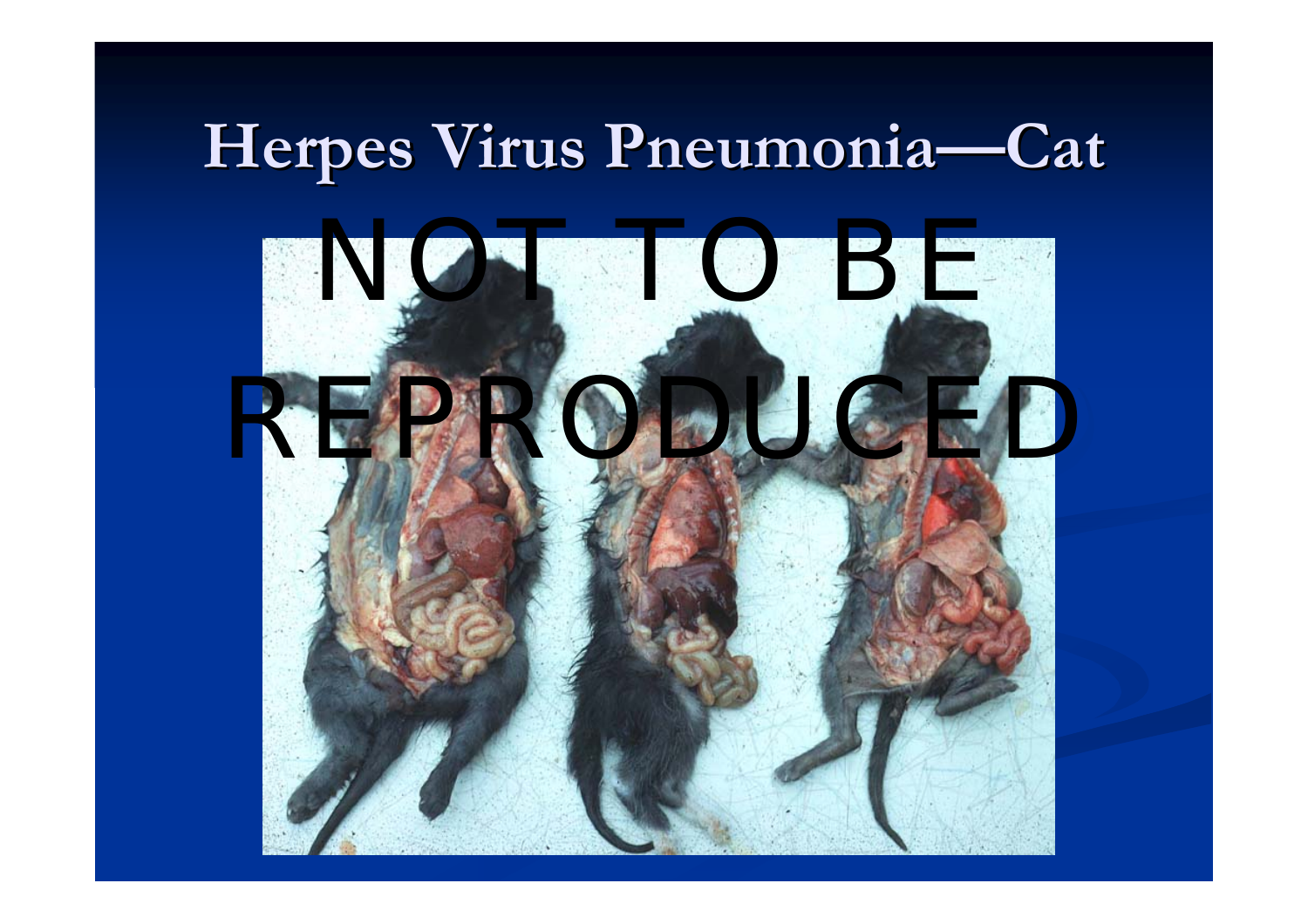#### **Feline Calicivirus Calicivirus**

- Virulence varies by strain
- **Domestic and exotic felids**
- Oral ulceration in addition to URT signs<br>Representative or up to  $50\%$  with fabrile
- $\blacksquare$  Can have high mortality e.g. up to 50% with febrile hemorrhagic syndrome
- Pathology Pathology
	- **Necrotizing bronchiolitis**
	- $\blacksquare$  Interstitial pneumonia
	- $\blacksquare$  Secondary bacterial pneumonia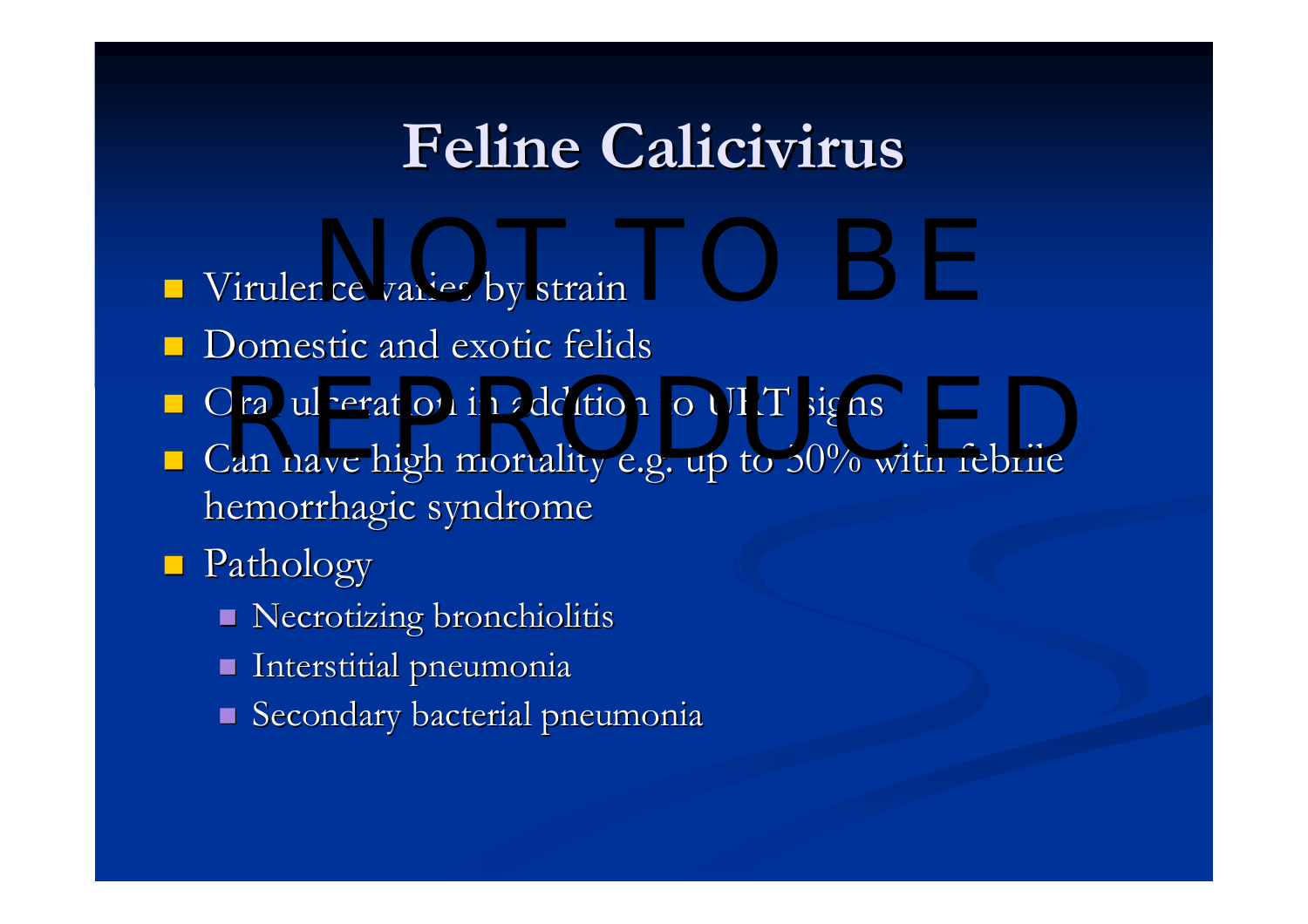#### **Feline Calicivirus Calicivirus**

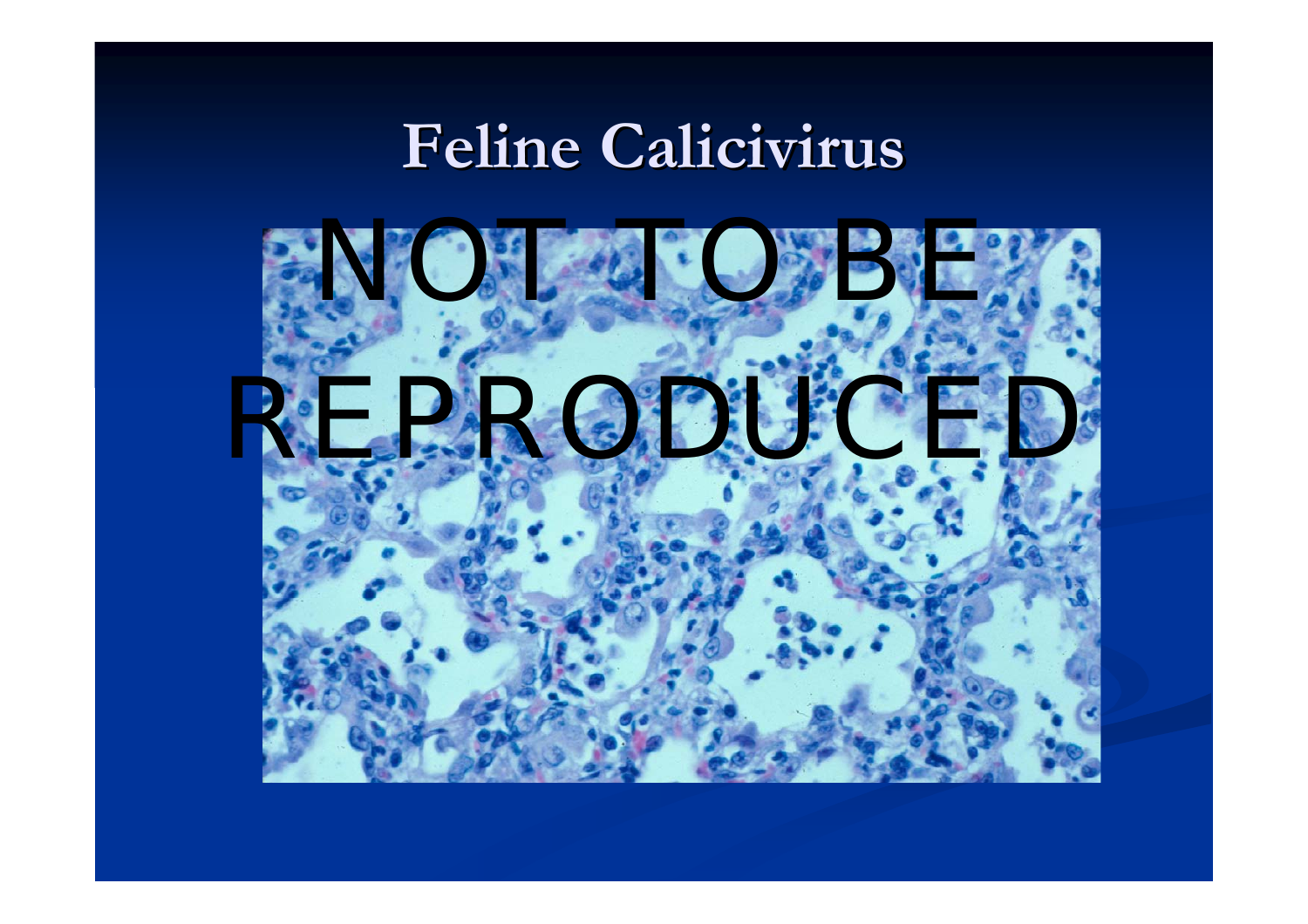### **Viral Respiratory Disease in Dogs Viral Respiratory Disease in Dogs**

- Canine herpesvirus I
- **E** Canine distemper virus - morbillivirus
- $\blacksquare$  Canine adenovirus 1 and 2 Canine adenovirus 1 and 2
- $\blacksquare$  Influenza A – mutation from equine strain
- $\blacksquare$  Avian influenza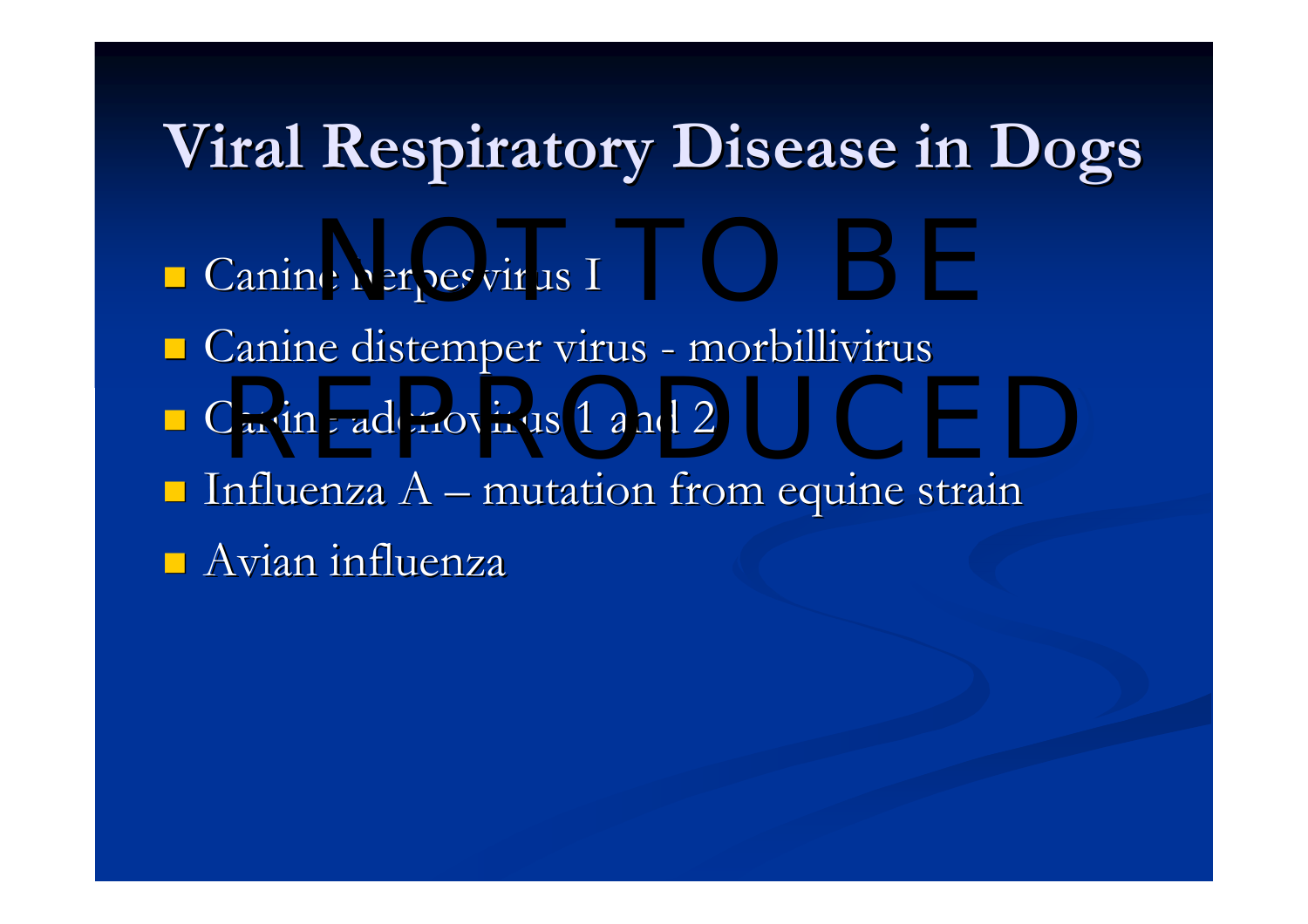### **Canine Herpesvirus Herpesvirus**

■ Canine herpesvirus 1 (CHV-1) Newborns ("fading puppy syndrome")  $\blacksquare$  Hypothermia  $\blacksquare$  Generalized disease with renal hemorrhage  $\blacksquare$  Adults (rarely clinical disease) Necrotizing rhinotracheitis Secondary bronchopneumonia Reactivation with placental transmission resulting in abortion and stillbirths abortion and stillbirths Bypothermia<br>Reperalized disease with repal bemorrhage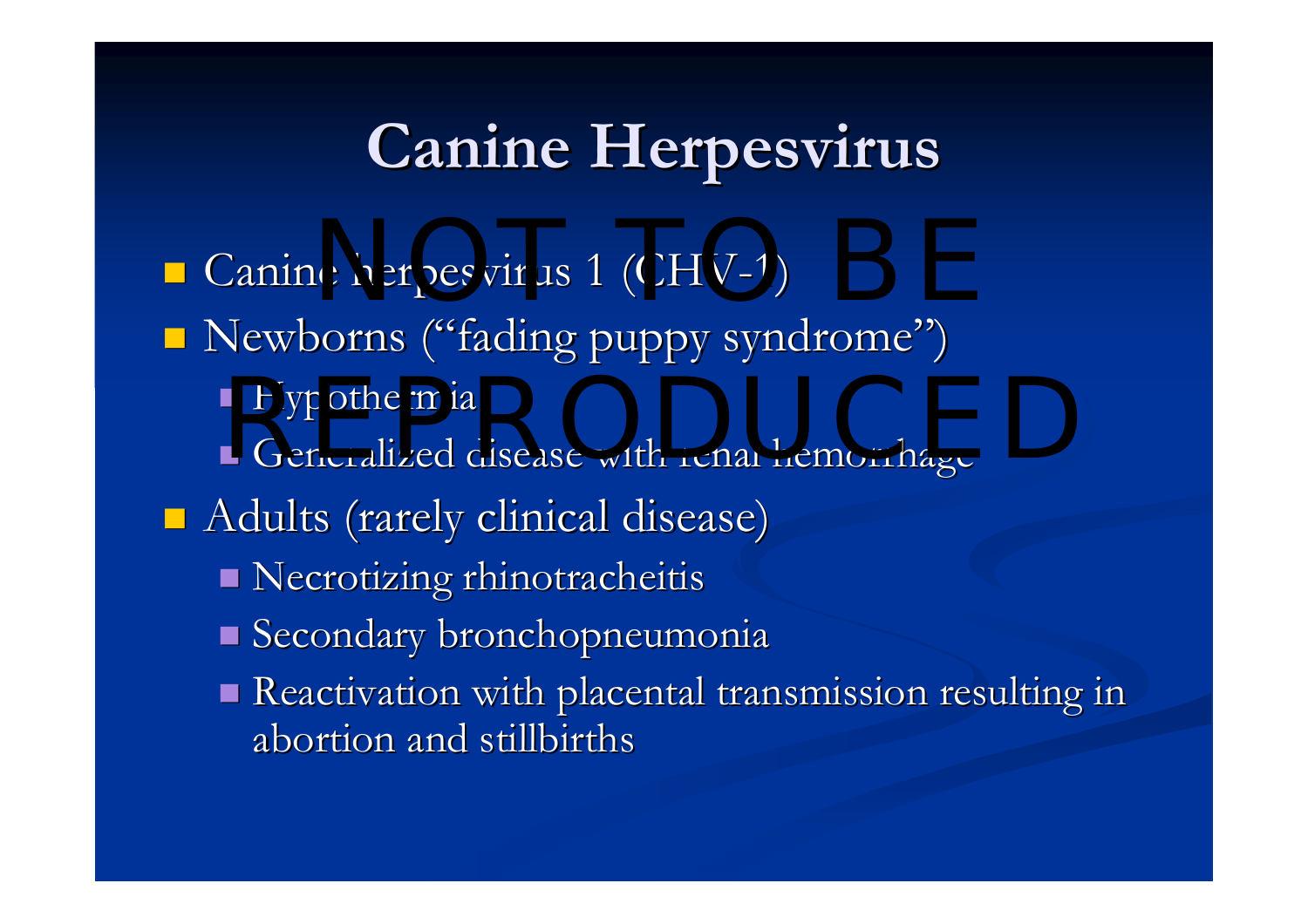## **Canine Distemper Virus (CDV)**

**E** Canidae, foxes, wild Felidae, Mustelidae (mink, ferret), Procyonidae (raccoons) **- Morbillivirus (Family Paramyxoviridae)**  $\blacksquare$  Inhaled  $\blacksquare$  $-$  lymph node prolif - viremia  $\blacksquare$  Pantropic, mainly epithelial cells with immune suppression (down regulates cytokine production) NOT TO BE (Innis, Ichce), i rocyonidae (Iaccoons)<br>Morbillivirus (Family Paramyxoviridae)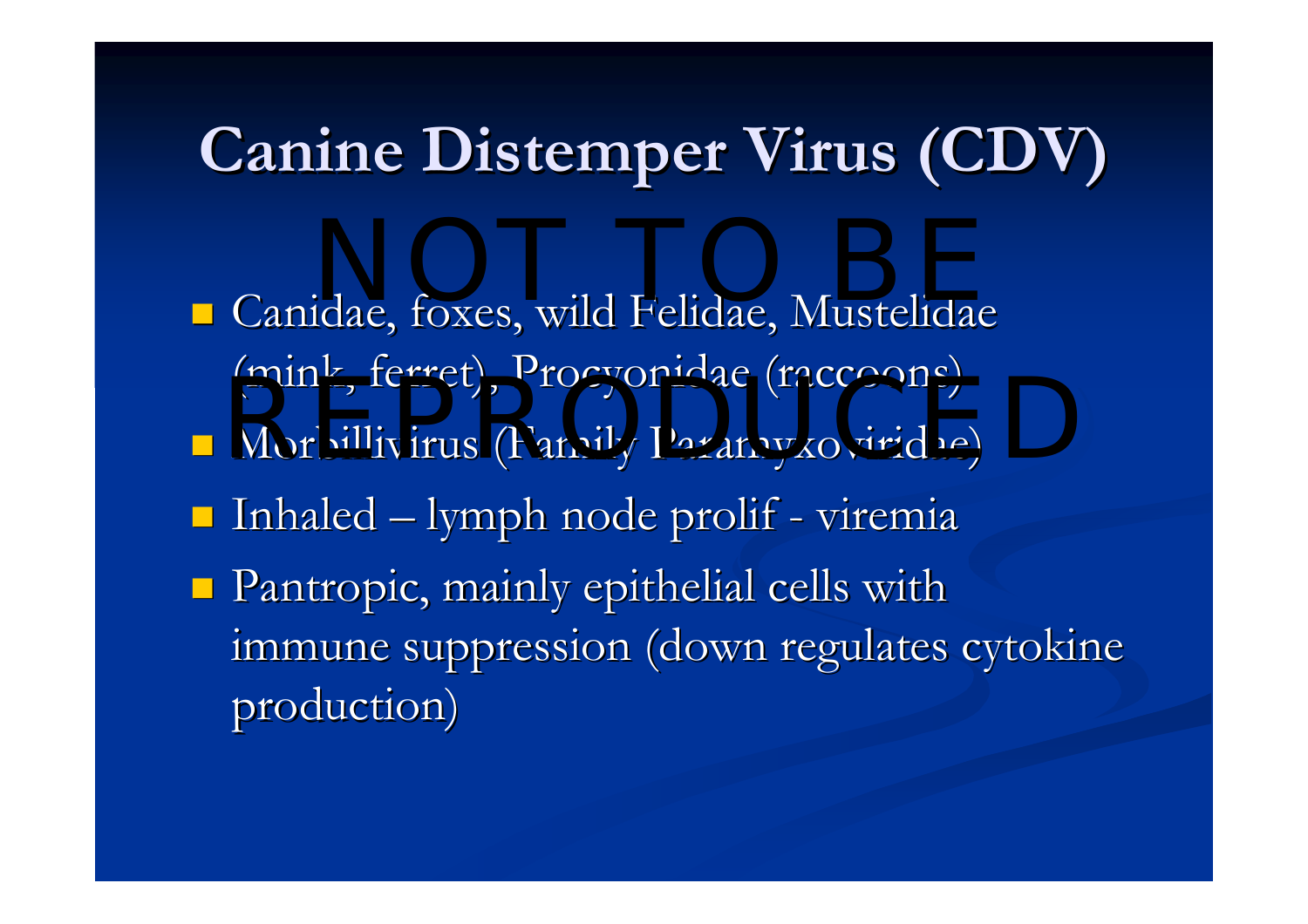# **Canine Distemper Virus (CDV) Canine Distemper Virus (CDV)**

- Clinical signs in typical disease –fever, oculonasal discharge, diarrhea, skin papules, nervous signs
- **Pathology**
- $\blacksquare$  Mucopurulent rhinotracheitis REPRODUCED
	- Bronchointerstitial pneumonia, secondary bronchopneumonia
	- **Encephalomyelitis**
	- $\blacksquare$  Enamel hypoplasia (teeth)
	- Hyperkeratosis of foot pads Hyperkeratosis of foot pads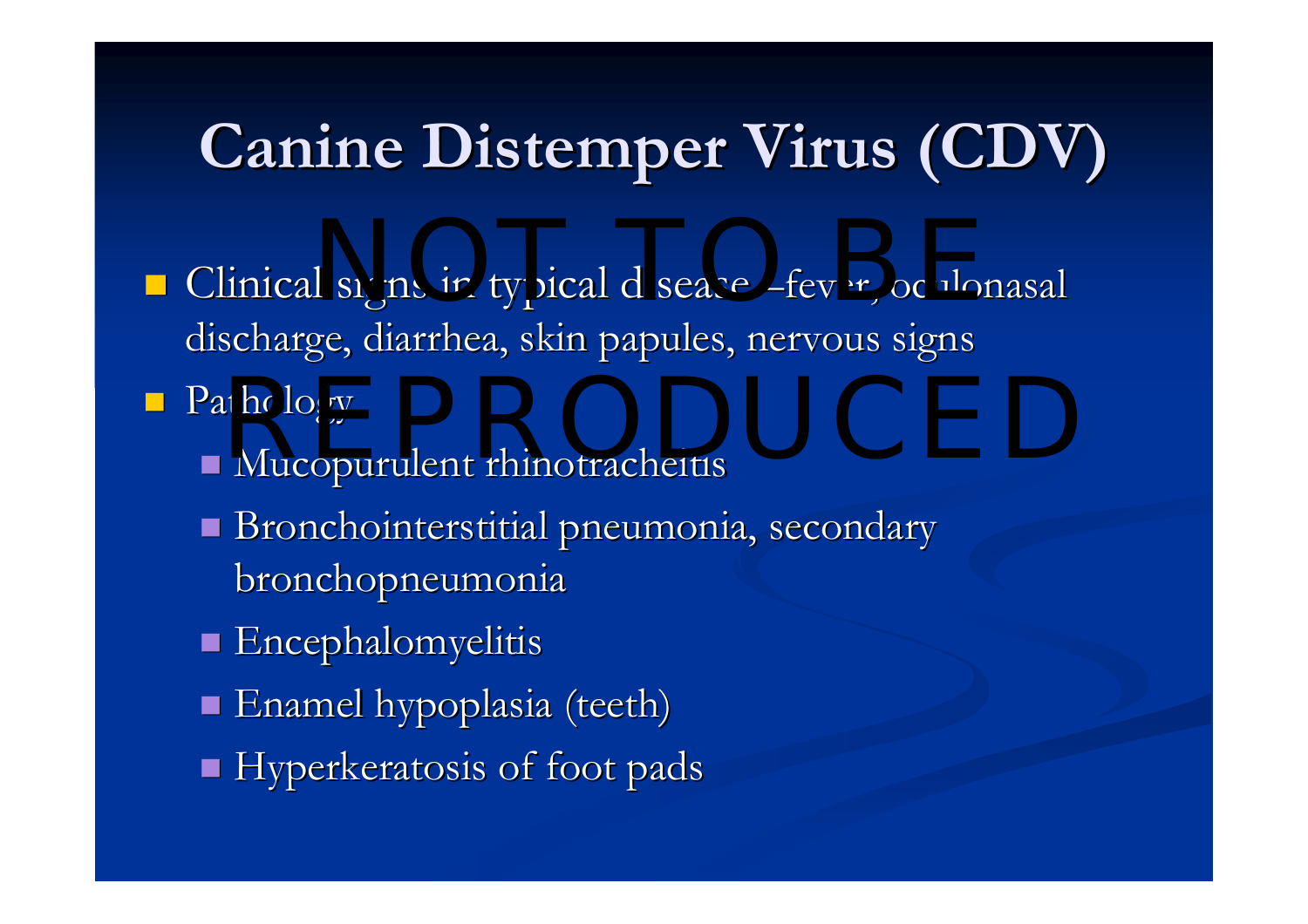#### **Canine Distemper Virus Canine Distemper Virus**

- **O**ther disease manifestations
	- $\blacksquare$ Abortion, weak pups, neurologic disease in infected newborns newborns<br>Neonatal disease
	- $\blacksquare$  Neonatal disease
		- $\blacksquare$  Thymic atrophy, necrotizing encephalitis
		- $\blacksquare$  New reports of severe interstitial pneumonia with hemorrhages but no inclusion bodies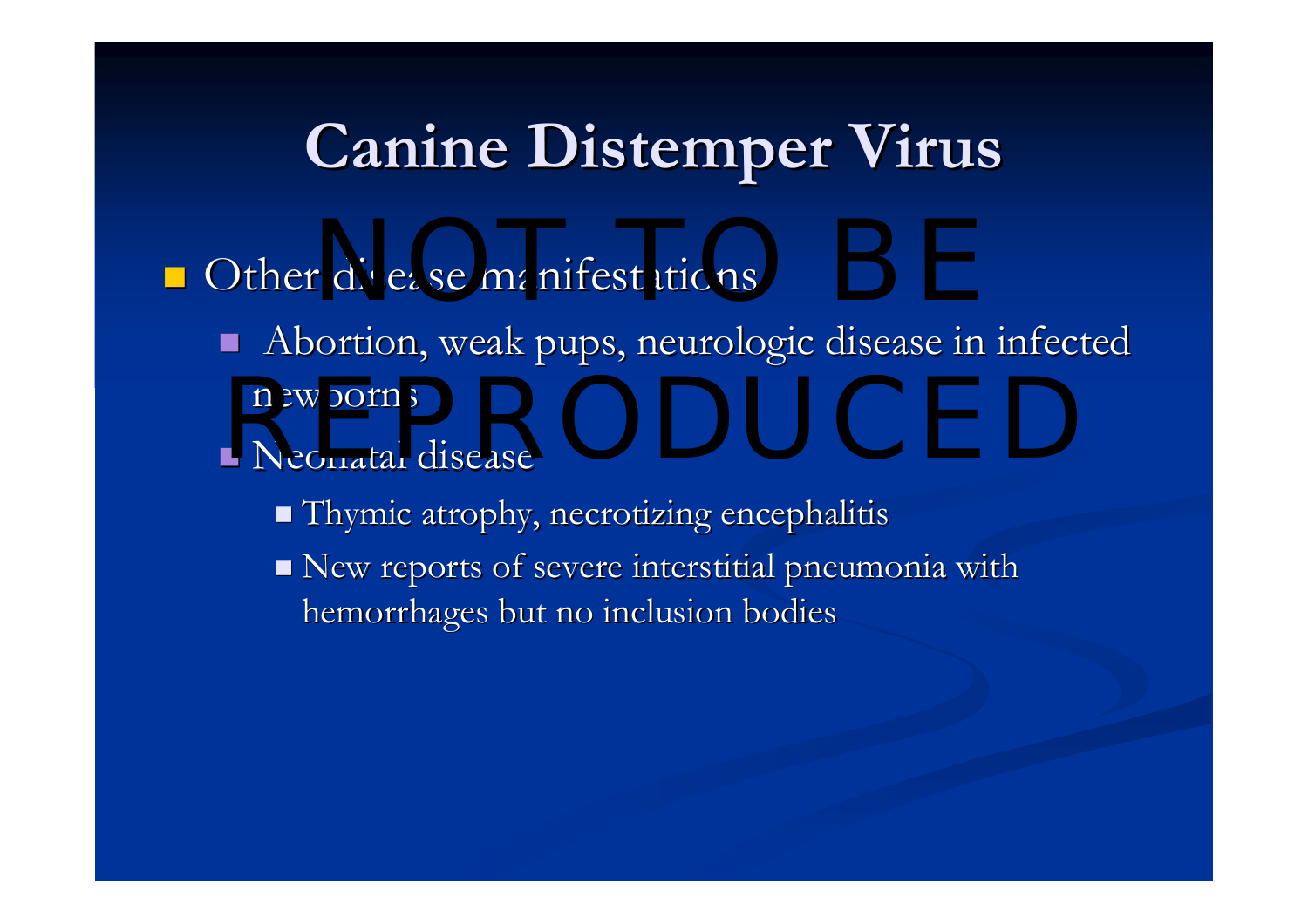**Canine Distemper Distemper with Secondary Infection Infection (anteroventral anteroventral**  $\overline{\text{bronchopneu}}$ **monia)**